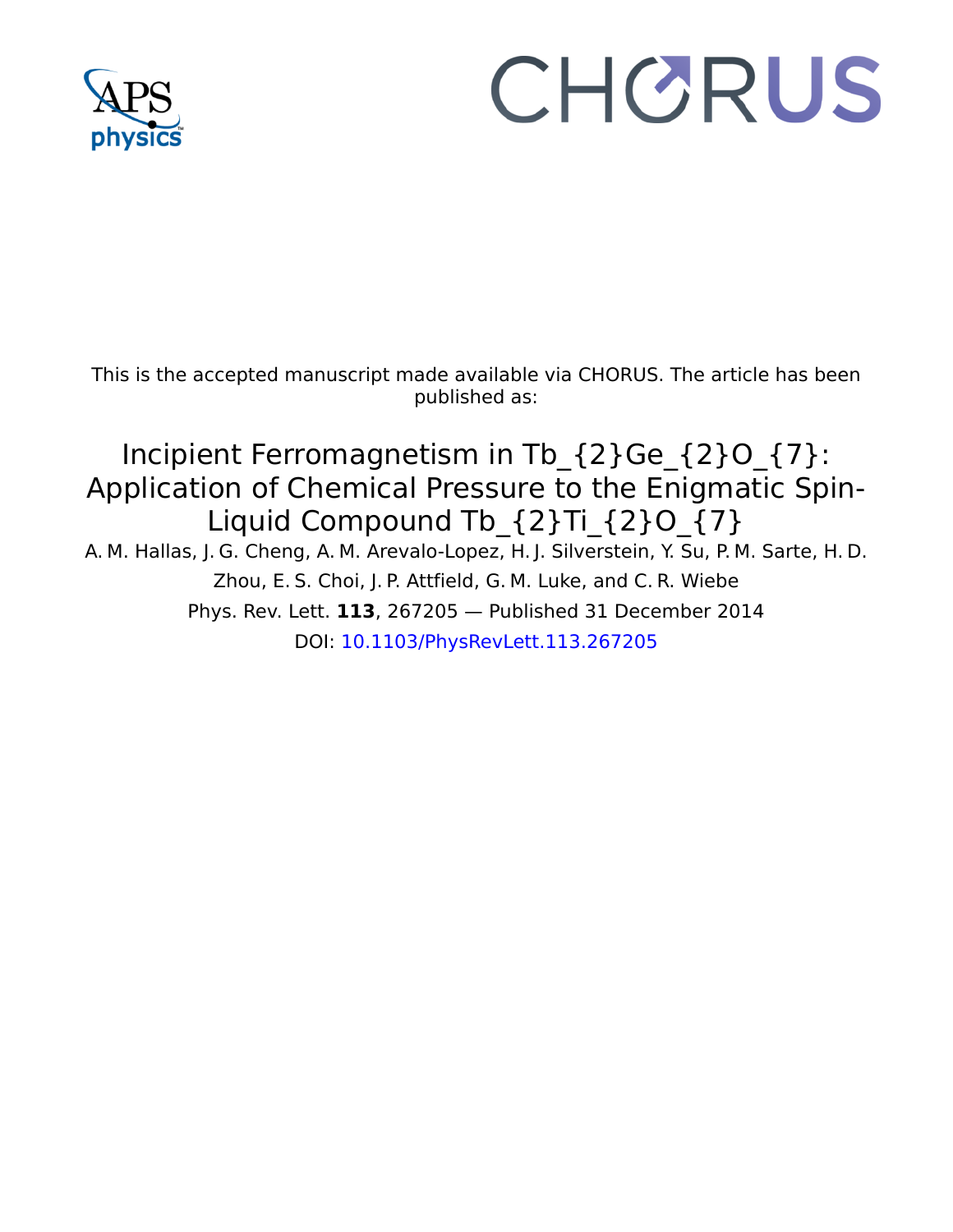## Incipient Ferromagnetism in  $Tb_2Ge_2O_7$ : Application of Chemical Pressure to the Enigmatic Spin Liquid,  $Tb_2Ti_2O_7$

A. M. Hallas,<sup>1</sup> J. G. Cheng,<sup>2</sup> A. M. Arevalo-Lopez,<sup>3</sup> H. J. Silverstein,<sup>4</sup> Y. Su,<sup>5</sup> P. M. Sarte,<sup>4</sup>

H. D. Zhou,  $6, 7$  E. S. Choi,  $7$  J. P. Attfield,  $3$  G. M. Luke,  $1, 8$  and C. R. Wiebe $1, 4, 9$ 

<sup>1</sup>Department of Physics and Astronomy, McMaster University, Hamilton, ON, L8S 4M1, Canada  ${}^{2}$ Beijing National Laboratory for Condensed Matter Physics,

<sup>3</sup> Centre for Science at Extreme Conditions and School of Chemistry, University of Edinburgh,

King's Buildings, Mayfield Road, Edinburgh EH9 3JZ, United Kingdom

<sup>4</sup>Department of Chemistry, University of Manitoba, Winnipeg, MB, R3T 2N2, Canada

<sup>5</sup> Jülich Centre for Neutron Science, Forschungszentrum Jülich GmbH,

Outstation at MLZ, Lichtenbergstrasse 1, 85747 Garching, Germany

 $6$ Department of Physics and Astronomy, University of Tennessee, Knoxville, TN, 37996-1200, USA

<sup>7</sup>National High Magnetic Field Laboratory, Florida State University, Tallahassee, FL, 32306-4005, USA

<sup>8</sup>Canadian Institute for Advanced Research, 180 Dundas St. W., Toronto, ON, M5G 1Z7, Canada

<sup>9</sup>Department of Chemistry, University of Winnipeg, Winnipeg, MB, R3B 2E9 Canada

(Dated: December 2, 2014)

The origin of the spin liquid state in  $Tb_2Ti_2O_7$  has challenged experimentalists and theorists alike for nearly 20 years. To improve our understanding of the exotic magnetism in  $Tb_2Ti_2O_7$ , we have synthesized a chemical pressure analog,  $Tb_2Ge_2O_7$ . Germanium substitution results in a lattice contraction and enhanced exchange interactions. We have characterized the magnetic ground state of  $Tb_2Ge_2O_7$  with specific heat, ac and dc magnetic susceptibility, and polarized neutron scattering measurements. Akin to Tb<sub>2</sub>Ti<sub>2</sub>O<sub>7</sub>, there is no long-range order in Tb<sub>2</sub>Ge<sub>2</sub>O<sub>7</sub> down to 20 mK. The Weiss temperature of  $-19.2(1)$  K, which is more negative than that of Tb<sub>2</sub>Ti<sub>2</sub>O<sub>7</sub>, supports the picture of stronger antiferromagnetic exchange. Polarized neutron scattering of  $Tb_2Ge_2O_7$ reveals that at 3.5 K liquid-like correlations dominate in this system. However, below 1 K, the liquid-like correlations give way to intense short-range ferromagnetic correlations with a length scale related to the Tb-Tb nearest neighbor distance. Despite stronger antiferromagnetic exchange, the ground state of  $Tb_2Ge_2O_7$  has ferromagnetic character, in stark contrast to the pressure-induced antiferromagnetic order observed in  $Tb_2Ti_2O_7$ .

Geometrically frustrated pyrochlores,  $R_2M_2O_7$ , exhibit a diverse array of exotic magnetic behaviors [1]. The ground states in these materials are dictated by a complex, and often delicate balance of exchange, dipolar, and crystal field energies.  $Tb_2Ti_2O_7$  is one of the most remarkable of these frustrated pyrochlores; strong antiferromagnetic exchange and Ising-like spins led to predictions of an antiferromagnetic Néel state below ∼1 K for this material [2]. However, experimental studies revealed a lack of static order or spin freezing in  $Tb_2Ti_2O_7$  down to 70 mK  $[3, 4]$ , and more recently 57 mK  $[5]$ . Subsequently, enormous efforts have been undertaken to uncover the origin of the spin liquid state in  $Tb_2Ti_2O_7$ .

A further complication in  $Tb_2Ti_2O_7$  is the coupling of magnetic and lattice degrees of freedom [6–9]. It has been suggested that hybridized magnetoelastic excitations may be responsible for the suppression of magnetic order in  $Tb_2Ti_2O_7$  [10]. Another theoretical construct that attempts to account for the lack of static order in  $Tb_2Ti_2O_7$  is a quantum spin ice state [11–15]. A third proposed scenario is that the non-Kramers doublet ground state of  $Tb_2Ti_2O_7$  is split into two non-magnetic singlets through a symmetry reducing structural distortion [16–18].

Other studies sought to uncover the origin of the spin

liquid state in  $Tb_2Ti_2O_7$  by focusing on mechanisms of its destruction, such as: external pressure [19], magnetic fields [18, 20, 21], and a combination of the two [22]. Partial antiferromagnetic order is induced in  $Tb_2Ti_2O_7$  with external hydrostatic pressures of 8.6 GPa, resulting in a 1% compression of the lattice [19]. Another means of destroying the spin liquid state is chemical pressure: substitution of the non-magnetic titanium cation for an iso-electronic cation with a different ionic radius. Substitution of titanium in  $Tb_2Ti_2O_7$  for the larger tin cation allowed exploration of negative chemical pressure [23]. In  $Tb_2Sn_2O_7$ , reduced antiferromagnetic exchange results in an "ordered spin ice" state at 0.87 K [23, 24]. In this two-in, two-out state, the spins are oriented 13.3◦ to the local <111> axes. This ground state can be partially understood by a model of Heisenberg spins with finite ferromangetic exchange and  $\langle 111 \rangle$  anisotropy [25]. However, this can only be reconciled with the apparent antiferromagnetic nearest neighbour exchange in  $Tb_2Sn_2O_7$  if a tetragonal distortion is considered [26], for which there is currently no evidence.

More recently, the study of chemical pressure has focused on substitution of  $Ti^{4+}$  for the much smaller  $Ge^{4+}$ . Germanium substitution results in a lattice contraction and enhanced exchange interactions [27]. Study of the

and Institute of Physics, Chinese Academy of Sciences, Beijing 100190, China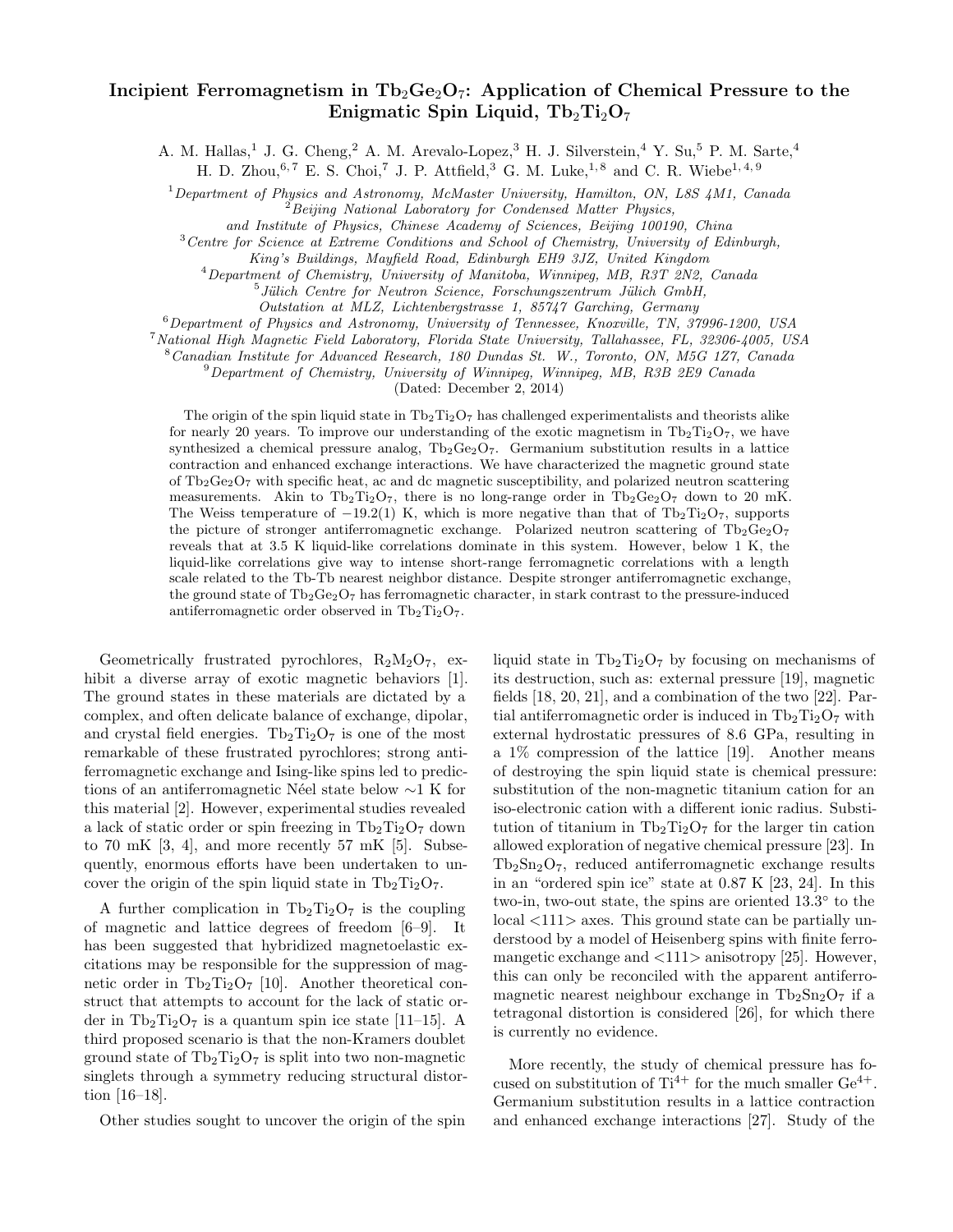germanate pyrochlores has revealed that some frustrated ground states are stable against the application of chemical pressure while others are not. For example, the spin ice ground state is robust in the holmium pyrochlores,  $\text{Ho}_2B_2\text{O}_7$  ( $B = \text{Ge}$ , Ti, Sn) [27–29]. Conversely, quantum fluctuations in the effective  $S = 1/2 \text{ Yb}^{3+}$  cation are very sensitive to chemical pressure. Consequently, the ytterbium pyrochlores,  $Yb_2B_2O_7$  ( $B = \text{Ge}, \text{Ti}, \text{Sn}$ ), each have markedly different magnetic ground states [30].

To gain a better understanding of the exotic magnetism in  $Tb_2Ti_2O_7$  we synthesized a positive chemical pressure analog,  $Tb_2Ge_2O_7$ . We characterized the magnetic ground state of  $Tb_2Ge_2O_7$  with specific heat, magnetic susceptibility and polarized neutron scattering measurements. Akin to  $Tb_2Ti_2O_7$ , there is no long-range order in  $Tb_2Ge_2O_7$  down to 20 mK. However, the liquidlike correlations in  $Tb_2Ge_2O_7$  give way to intense shortrange ferromagnetic interactions below 1 K.

When reacted under ambient pressure,  $Tb_2Ge_2O_7$  has a tetragonal pyrogermanate structure [31]. We prepared  $Tb_2Ge_2O_7$  in the cubic pyrochlore phase using a hightemperature, high-pressure technique. Stoichiometric quantities of Tb<sub>2</sub>O<sub>3</sub> and GeO<sub>2</sub> were reacted at 1000 $\degree$ C and 8 GPa using a multi-anvil press. Batches of approximately 60 mg, prepared from a common precursor, were heated in rhenium capsules to produce a total of 320 mg of polycrystalline sample. Room temperature powder neutron diffraction measurements were made on the GEM diffractometer at the ISIS neutron facility. Rietveld fits to the diffraction pattern of  $Tb_2Ge_2O_7$  with GSAS confirmed the  $Fd\overline{3}m$  pyrochlore phase and the absence of pyrogermanate impurities (Figure  $1(a)$ ). The room temperature lattice parameter was refined to a value of  $9.9617(1)$  Å. This corresponds to a reduction from Tb<sub>2</sub>Ti<sub>2</sub>O<sub>7</sub> and Tb<sub>2</sub>Sn<sub>2</sub>O<sub>7</sub> of ∼2% and ∼5% respectively (Table I).

Off-stoichiometry and site-mixing are known to have a significant impact on the magnetic properties of  $Tb_2Ti_2O_7$  [32, 33] and other pyrochlores [34]. These issues are most severe in the case of single crystals grown with the optical floating zone technique [34]. A key advantage to the study of germanium pyrochlores is that the large size-mismatch between the rare earth and germanium cations should preclude the possibility of site-mixing. Rietveld refinement of the powder neutron diffraction pattern indicates ideal stoichiometry and the absence of site-mixing in  $Tb_2Ge_2O_7$ . The A and B sites of the lattice have an occupation of 1.00(5) by  $\text{Th}^{3+}$  and  $Ge^{4+}$ , respectively.

The inverse DC susceptibility of  $Tb_2Ge_2O_7$  provides no evidence of long-range order down to 0.5 K (Figure 1(b)). A Curie-Weiss fit between 100 K and 300 K yields an antiferromagnetic Weiss temperature of  $\theta_{\rm CW} = -19.2(1)$  K. Fits over an identical temperature range for  $Tb_2Ti_2O_7$ [35] and  $Tb_2Sn_2O_7$  [23] give Weiss temperatures of  $-17.5$  K and  $-12.5$  K respectively. The more negative



FIG. 1. (a) Neutron diffraction pattern of  $Tb_2Ge_2O_7$  from the 90◦ detector bank confirming the pyrochlore structure  $(Fd\overline{3}m)$ . Asterisks mark the reflections from vanadium and unreacted precursors. (b) dc susceptibility of  $Tb_2Ge_2O_7$ where the black line is a Curie-Weiss law fit. Demagnetizing field effects were found to be negligible. Inset: Inverse susceptibility below 2 K.

TABLE I. Comparison of lattice and magnetic parameters in the  $Tb_2B_2O_7$  (B = Sn [23, 24], Ti [35], Ge) pyrochlores.

|               | $\it a$   | (K)<br>$\theta_{CW}$ | $\mu_{\rm eff}$ ( $\mu_B$ ) | $D_{nn}$ |
|---------------|-----------|----------------------|-----------------------------|----------|
| $Tb_2Sn_2O_7$ | 10.426    | $-12.5$              | 9.68                        | 1.91     |
| $Tb_2Ti_2O_7$ | 10.149    | $-17.5(3)$           | 9.56                        | 2.06     |
| $Tb_2Ge_2O_7$ | 9.9617(1) | $-19.2(1)$           | 9.87(3)                     | 2.19(1)  |

Weiss temperature for  $Tb_2Ge_2O_7$  is indicative of stronger antiferromagnetic exchange that results from a reduced Tb-Tb distance. The susceptibility of  $Tb_2Ge_2O_7$  begins to deviate from Curie-Weiss behavior below 70 K. This is similar to  $Tb_2Ti_2O_7$  [35], in which the deviation is attributed to the onset of developing short-range magnetic correlations [3].

The heat capacity of  $Tb_2Ge_2O_7$  contains two low temperature anomalies centered at 5.5 K and 1.2 K (Figure 2). These features bear a significant qualitative resemblance to the low temperature heat capacity of  $Tb_2Ti_2O_7$ , which exhibits two peaks centered at 6 K and 1.5 K (inset of Figure 2). Gingras et al. interpret the peak at 6 K in  $Tb_2Ti_2O_7$  as a remnant of the first excited state doublet [35]. The anomaly at 1.5 K in  $Tb_2Ti_2O_7$  is attributed to the build-up of short-range magnetic correlations. While the corresponding peak in  $Tb_2Ge_2O_7$  is sharper, there is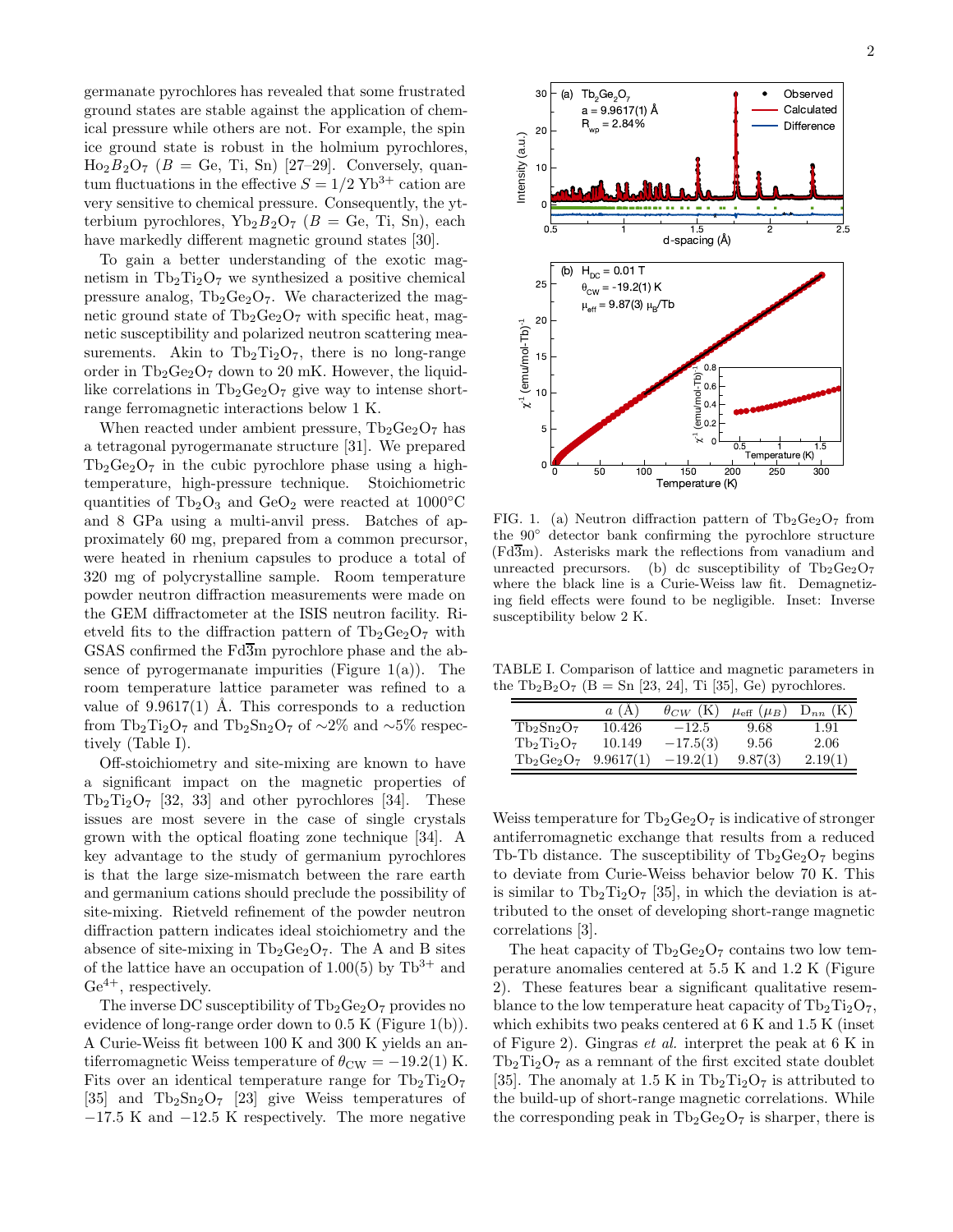

FIG. 2. The heat capacity of  $Tb_2Ge_2O_7$  contains anomalies at 1.2 K and 5.5 K which strongly resemble the anomalies in the heat capacity of  $Tb_2Ti_2O_7$  (inset, reproduced from [35]). The application of 0.02 T and 0.05 T fields does not alter these features.

no evidence of the onset of long-range order at 1.2 K. We thus speculate that  $Tb_2Ge_2O_7$  has a crystal field scheme which resembles that of  $Tb_2Ti_2O_7$ , resulting in similar heat capacity anomalies. In  $Tb_2Ti_2O_7$ , approximately −6 K of the Weiss temperature is due to crystal field effects [35], 2 K are related to long-range dipolar contributions, and the remaining  $-13.5$  K are due to magnetic exchange. The dipolar interaction, approximated as  $D_{nn}$  =  $5/3(\mu_0/4\pi)\mu^2/r_{nn}^3$  in pyrochlores, does not significantly vary with lattice parameter (Table I). Given that the crystal fields and dipolar contributions are similar to those of  $Tb_2Ti_2O_7$ , we suggest that the increased magnitude of the Weiss temperature in  $Tb_2Ge_2O_7$  results from enhanced antiferromagnetic exchange. However, a definite conclusion on this matter will require a detailed investigation of the crystal electric field of  $Tb_2Ge_2O_7$ .

We measured the ac susceptibility of  $Tb_2Ge_2O_7$  down to 20 mK with frequencies ranging from 41 Hz to 511 Hz and in dc fields up to 0.05 T. In zero field, the real component of the susceptibility,  $\chi'$ , contains no evidence of an ordering transition down to 20 mK in  $Tb_2Ge_2O_7$  (Figure 3(a)). The imaginary component of the susceptibility,  $\chi''$ , is also free of anomalies and has an increasing magnitude with decreasing temperature (Figure 3(b)). The application of external dc fields as small as  $0.01$  T to  $Tb_2Ge_2O_7$ induce a broad peak in  $\chi'$  (Figure 3(a)). As the external dc field is increased, the peak flattens and shifts to higher temperatures. At constant field strength, this feature is independent of frequency (Figure  $3(c)$ ). There is no corresponding peak or significant difference in  $\chi''$ . If this field-induced feature in  $Tb_2Ge_2O_7$  had antiferromagnetic origins, an increasing field would suppress the peak to lower temperature. The field enhancement of this peak combined with its frequency independence suggest that it is ferromagnetic in character. This feature may be related to the formation of short-range spin correlations in



FIG. 3. The (a) real,  $\chi'$ , and (b) imaginary,  $\chi''$ , components of the ac susceptibility of  $Tb_2Ge_2O_7$ . At zero field, there is no peak in the susceptibility down to 20 mK. (c) Small external dc fields induce a frequency independent peak that shifts to higher temperatures with increasing field.

 $Tb_2Ge_2O_7.$ 

The related pyrochlores,  $Tb_2Ti_2O_7$  and  $Tb_2Sn_2O_7$ , have been extensively characterized with ac susceptibility [14, 36–38]. In  $\text{Th}_2\text{Ti}_2\text{O}_7$ , frequency dependent peaks at 350 mK and 140 mK are attributed to defect freezing [4] and a quantum spin ice state [14] respectively. In  $Tb_2Sn_2O_7$ , the ordering transition at 850 mK is marked by a frequency independent feature in both the real and imaginary parts of the ac susceptibility [38]. With external magnetic field, this feature of  $Tb_2Sn_2O_7$  is reduced in magnitude while shifting to higher temperatures. Although no peak is observed in the zero-field susceptibility of  $Tb_2Ge_2O_7$ , the behaviors otherwise more closely resemble  $Tb_2Sn_2O_7$ . It is possible that at the lowest temperatures  $Tb_2Ge_2O_7$  is approaching an ordering transition that is not accessible experimentally. A further similarity between  $Tb_2Sn_2O_7$  and  $Tb_2Ge_2O_7$  is the increasing magnitude of the imaginary susceptibility below 1 K, which has been attributed to increasing ferromagnetic correlations in  $Tb_2Sn_2O_7$  [38].

We carried out polarized neutron scattering measurements on  $Tb_2Ge_2O_7$  at the DNS spectrometer, which is operated by the Heinz Maier-Leibnitz Zentrum at Garching. Measurements were taken at 100 mK, 3.5 K, 25 K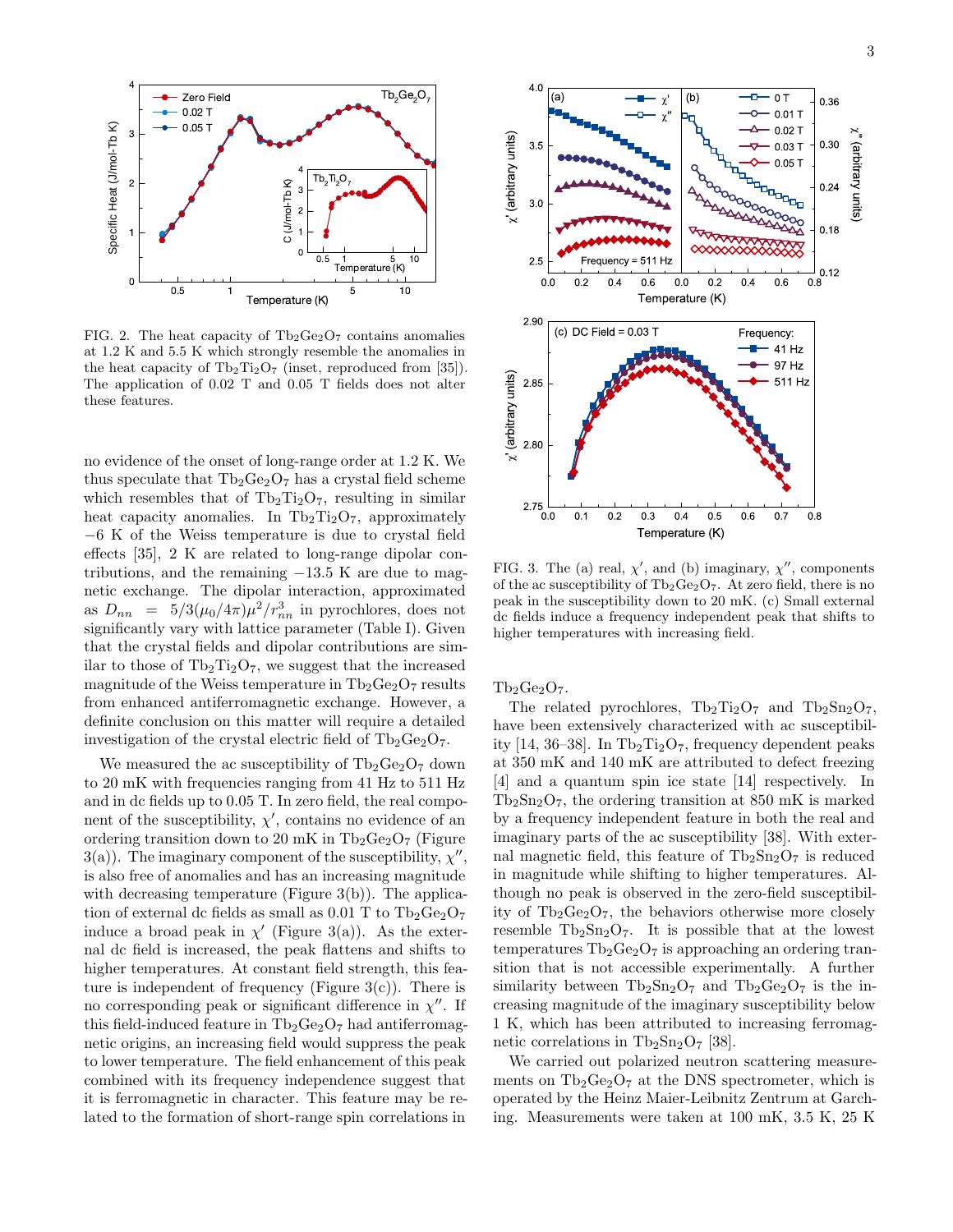and 100 K using a dry-type dilution insert and a toploading CCR with an incident wavelength of 4.2 Å.  $XYZ$ polarization analysis allows the magnetic scattering to be separated from the nuclear-coherent and spin-incoherent components. The scattering of  $Tb_2Ge_2O_7$  at 25 K and 100 K is well-fit by the square of the magnetic form factor for  $Tb^{3+}$  (Figure 4(a)). Thus, the scattering at these temperatures is mainly paramagnetic. However, the deviations from the magnetic form factor are more pronounced at 25 K compared to 100 K due to the development of short-range correlations.

At 3.5 K, the magnetic diffuse scattering in  $Tb_2Ge_2O_7$ strongly deviates from the magnetic form factor. There is an upturn in the scattering at low-Q and a hump in the scattering centered at 1.1  $\AA^{-1}$  (Figure 4(a)). These two features have competing origins. The upturn at low-Q is related to short-range ferromagnetic correlations. The hump at 1.1  $\AA^{-1}$  is related to liquid-like correlations. A coexistence of short-range ferromagnetic and liquid-like correlations has also been observed in  $Tb_2Sn_2O_7$  at 1.2 K, above its ordering temperature [24]. The fit to the data was achieved by combining a Lorentzian function and an antiferromagnetic nearest-neighbor spin correlation function. The Lorentzian function,  $I(Q) = \frac{A}{\pi} \frac{\kappa}{\kappa^2 + Q^2}$ , fits the short-range ferromagnetic correlations [39]. The liquid like scattering is modeled by  $I(Q) \approx \frac{\sin(Qr_{ij})}{Qr_{ij}}$  $\frac{\Gamma\left( Qr_{ij}\right) }{Qr_{ij}},$  where  $r_{ij}$  is the distance between spins at sites i and j [3]. The value of  $r_{ij}$  was refined to 3.65(6) Å, which agrees well with the Tb-Tb nearest neighbor distance in  $Tb_2Ge_2O_7$  of 3.52 Å. The antiferromagnetic contribution to the scattering, which is responsible for the maximum at  $Q = 1.1 \text{ Å}^{-1}$ and the minimum at  $Q = 2.1 \text{ Å}^{-1}$ , is strongly reminiscent of the scattering in  $Tb_2Ti_2O_7$  at 2.5 K [3].

The Q-dependence of the magnetic diffuse scattering changes significantly between 100 mK and 3.5 K (Figure 4(b)). The decreased error bar size at 100 mK is due to significantly longer counting times. The spectral weight at 100 mK is increasing at low-Q values, towards  $Q = 0$ . The contribution from the liquid-like correlations, which were prominent at 3.5 K, are dwarfed by the low-Q scattering. Thus, at 100 mK the magnetism in  $Tb_2Ge_2O_7$ is dominated by short-range ferromagnetic correlations. This low-Q scattering is fit to a Lorentzian function between 0.3 Å<sup>-1</sup> and 0.7 Å<sup>-1</sup>. From this fit, a mean correlation length can be estimated by  $\kappa^{-1}$  as 3.6(9) Å, close to the Tb-Tb distance. Another feature at 100 mK is the presence of developing intensity at 1.08  $\AA^{-1}$  and  $1.26$  Å<sup>-1</sup> (Figure 4(b)). These positions are the ferromagnetic Bragg peak positions (111) and (200). The (111) reflection is an allowed structural Bragg peak, but  $(200)$  is not. Examining the ∼60 hours of data collected at 100 mK reveals no change in intensity at these positions as a function of time. We thus consider two viable origins for this additional intensity: (i) An imperfect polarization analysis is giving rise to a residual signature



FIG. 4. Magnetic diffuse scattering of  $Tb_2Ge_2O_7$  at (a) 100 K, 25 K, 3.5 K and (b) 100 mK. The scattering at 25 K and 100 K has been offset 6 and 12 counts/s respectively for clarity. The ferromagnetic Bragg peak positions (111) and (200) are indicated by the dashed lines. The black lines are the fits to data, as described in the text.

from the nuclear channel or (ii) at 100 mK,  $Tb_2Ge_2O_7$ is approaching ferromagnetic order that is static on the neutron time-scale. The absence of an ordering transition down to 20 mK in the ac susceptibility precludes the possibility of static order. While ac susceptibility can probe dynamics up to the kilohertz scale, neutrons are sensitive to dynamics on the order of terahertz.

It is worth noting that the 8.6 GPa of external pressure found to induce antiferromagnetic order in  $\text{Th}_2\text{Ti}_2\text{O}_7$  corresponds to a 1% difference in lattice parameter [19]. Substitution of  $Ti^{4+}$  by  $Ge^{4+}$  represents a 2% reduction in lattice parameter. Our results show that, despite enhanced antiferromagnetic exchange,  $Tb_2Ge_2O_7$  does not order antiferromagnetically, nor is it even dominated by antiferromagnetic interactions. Thus, chemical pressure does not mimic the effects of external isotropic pressure in Tb<sub>2</sub>Ti<sub>2</sub>O<sub>7</sub>. Chemical substitution of Tb<sub>2</sub>Ti<sub>2</sub>O<sub>7</sub> radically alters the magnetic ground state. This result further emphasizes the delicate balance of exchange, dipolar and crystal field interactions in these pyrochlores. Consideration of the similarities and differences between  $Tb_2Ti_2O_7$  and  $Tb_2Ge_2O_7$  should be useful for achieving a complete understanding of the origin of their collective paramagnetic states. To that end, a thorough study of  $Tb_2Ge_2O_7$ 's crystal field scheme will prove valuable. The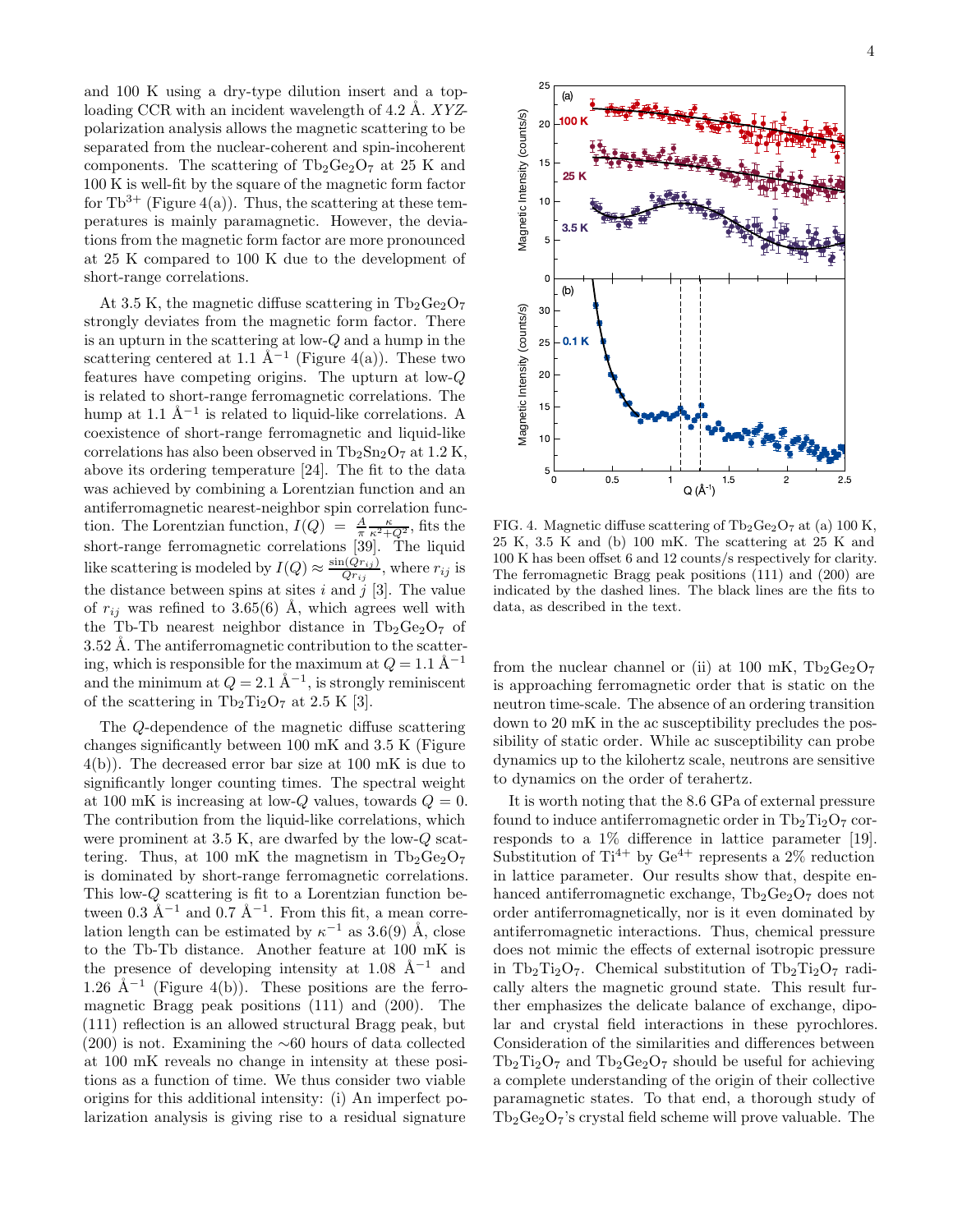local oxygen environment of terbium, which dictates the crystal electric field, is altered by germanium substitution. Our heat capacity measurements indicate qualitative similarities in the crystal fields of  $Tb_2Ge_2O_7$  and  $Tb_2Ti_2O_7$ . However, it is possible that the significant differences in the magnetism of these two materials are related to subtle differences in the crystal field scheme and, consequently, the single ion anisotropy.

In conclusion, our results reveal a lack of long-range order in  $Tb_2Ge_2O_7$  down to 20 mK. Magnetic diffuse neutron scattering measurements reveal that  $\text{Th}_2\text{Ge}_2\text{O}_7$  does not share a spin liquid ground state with  $Tb_2Ti_2O_7$ . Instead,  $Tb_2Ge_2O_7$  is dominated by short-range ferromagnetic correlations with a length-scale characteristic of the Tb-Tb distance. A field induced peak with ferromagnetic character is observed in the ac susceptibility.  $Tb_2Ge_2O_7$ represents an exciting new avenue to probe the exotic phase diagram of the terbium pyrochlores. Characterization of the crystal field scheme of  $Tb_2Ge_2O_7$  and a  $\mu$ SR investigation of its dynamics will allow additional valuable comparisons to be drawn.

We are appreciative of helpful comments from M. J. P. Gingras and B. D. Gaulin. We gratefully acknowledge the support received from staff at the Heinz Maier-Leibnitz Zentrum (MLZ), especially Kirill Nemkovskiy and Heinrich Kolb. We acknowledge support from EPSRC, STFC and the Royal Society. We thank Dr. W. Kockelmann (ISIS) for assistance with diffraction measurements. This work was supported by NSERC, the CRC program, and CFI. A portion of this work was performed at the NHMFL, which is supported by NSF Cooperative Agreement No. DMR-1157490, the State of Florida, and the U.S. DOE. J.G.C. acknowledges support from NSFC (Grant No. 11304371) and the Chinese Academy of Sciences (Grant No. Y2K5016X51).

- [1] J. S. Gardner, M. J. P. Gingras, and J. E. Greedan, Rev. Mod. Phys. 82, 53 (2010).
- [2] B. C. den Hertog and M. J. P. Gingras, Phys. Rev. Lett. 84, 3430 (2000).
- [3] J. S. Gardner, S. R. Dunsiger, B. D. Gaulin, M. J. P. Gingras, J. E. Greedan, R. F. Kiefl, M. D. Lumsden, W. A. MacFarlane, N. P. Raju, J. E. Sonier, I. Swainson, and Z. Tun, Phys. Rev. Lett. 82, 1012 (1999).
- [4] J. S. Gardner, A. Keren, G. Ehlers, C. Stock, E. Segal, J. M. Roper, B. Fåk, M. B. Stone, P. R. Hammar, D. H. Reich, and B. D. Gaulin, Phys. Rev. B 68, 180401 (2003).
- [5] E. Lhotel, C. Paulsen, P. D. de Réotier, A. Yaouanc, C. Marin, and S. Vanishri, Phys. Rev. B 86, 020410 (2012).
- [6] I. V. Aleksandrov, L. G. Mamsurova, K. K. Pukhov, N. G. Trusevich, and L. G. Shcherbakova, JETP 34, 68 (1981).
- [7] J. P. C. Ruff, B. D. Gaulin, J. P. Castellan, K. C. Rule, J. P. Clancy, J. Rodriguez, and H. A. Dabkowska, Phys.

Rev. Lett. 99, 237202 (2007).

- [8] Y. Nakanishi, T. Kumagai, M. Yoshizawa, K. Matsuhira, S. Takagi, and Z. Hiroi, Phys. Rev. B 83, 184434 (2011).
- [9] V. Klekovkina and B. Malkin, Optics and Spectroscopy 116, 849 (2014).
- [10] T. Fennell, M. Kenzelmann, B. Roessli, H. Mutka, J. Ollivier, M. Ruminy, U. Stuhr, O. Zaharko, L. Bovo, A. Cervellino, M. K. Haas, and R. J. Cava, Phys. Rev. Lett. 112, 017203 (2014).
- [11] H. R. Molavian, M. J. P. Gingras, and B. Canals, Phys. Rev. Lett. 98, 157204 (2007).
- [12] S. Onoda and Y. Tanaka, Phys. Rev. Lett. 105, 047201 (2010).
- [13] T. Fennell, M. Kenzelmann, B. Roessli, M. K. Haas, and R. J. Cava, Phys. Rev. Lett. 109, 017201 (2012).
- [14] L. Yin, J. S. Xia, Y. Takano, N. S. Sullivan, Q. J. Li, and X. F. Sun, Phys. Rev. Lett. 110, 137201 (2013).
- [15] K. Fritsch, K. A. Ross, Y. Qiu, J. R. D. Copley, T. Guidi, R. I. Bewley, H. A. Dabkowska, and B. D. Gaulin, Phys. Rev. B 87, 094410 (2013).
- [16] P. Bonville, I. Mirebeau, A. Gukasov, S. Petit, and J. Robert, Phys. Rev. B 84, 184409 (2011).
- [17] P. Bonville, A. Gukasov, I. Mirebeau, and S. Petit, Phys. Rev. B 89, 085115 (2014).
- [18] A. P. Sazonov, A. Gukasov, H. B. Cao, P. Bonville, E. Ressouche, C. Decorse, and I. Mirebeau, Phys. Rev. B 88, 184428 (2013).
- [19] I. Mirebeau, I. N. Goncharenko, P. Cadavez-Peres, S. T. Bramwell, M. J. P. Gingras, and J. S. Gardner, Nature 420 (2002).
- [20] K. C. Rule, J. P. C. Ruff, B. D. Gaulin, S. R. Dunsiger, J. S. Gardner, J. P. Clancy, M. J. Lewis, H. A. Dabkowska, I. Mirebeau, P. Manuel, Y. Qiu, and J. R. D. Copley, Phys. Rev. Lett. 96, 177201 (2006).
- [21] A. P. Sazonov, A. Gukasov, I. Mirebeau, H. Cao, P. Bonville, B. Grenier, and G. Dhalenne, Phys. Rev. B 82, 174406 (2010).
- [22] I. Mirebeau, I. N. Goncharenko, G. Dhalenne, and A. Revcolevschi, Phys. Rev. Lett. 93, 187204 (2004).
- [23] K. Matsuhira, Y. Hinatsu, K. Tenya, H. Amitsuka, and T. Sakakibara, Journal of the Physical Society of Japan 71, 1576 (2002).
- [24] I. Mirebeau, A. Apetrei, J. Rodriguez-Carvajal, P. Bonville, A. Forget, D. Colson, V. Glazkov, J. P. Sanchez, O. Isnard, and E. Suard, Phys. Rev. Lett. 94, 246402 (2005).
- [25] J. D. M. Champion, S. T. Bramwell, P. C. W. Holdsworth, and M. J. Harris, EPL (Europhysics Letters) 57, 93 (2002).
- [26] S. Petit, P. Bonville, I. Mirebeau, H. Mutka, and J. Robert, Phys. Rev. B 85, 054428 (2012).
- [27] H. D. Zhou, J. G. Cheng, A. M. Hallas, C. R. Wiebe, G. Li, L. Balicas, J. S. Zhou, J. B. Goodenough, J. S. Gardner, and E. S. Choi, Phys. Rev. Lett. 108, 207206 (2012).
- [28] K. Matsuhira, Y. Hinatsu, K. Tenya, and T. Sakakibara, J. Phy. Condens. Matter 12, L649 (2000).
- [29] A. M. Hallas, J. A. M. Paddison, H. J. Silverstein, A. L. Goodwin, J. R. Stewart, A. R. Wildes, J. G. Cheng, J. S. Zhou, J. B. Goodenough, E. S. Choi, G. Ehlers, J. S. Gardner, C. R. Wiebe, and H. D. Zhou, Phys. Rev. B 86, 134431 (2012).
- [30] Z. L. Dun, M. Lee, E. S. Choi, A. M. Hallas, C. R. Wiebe, J. S. Gardner, E. Arrighi, R. S. Freitas, A. M. Arevalo-